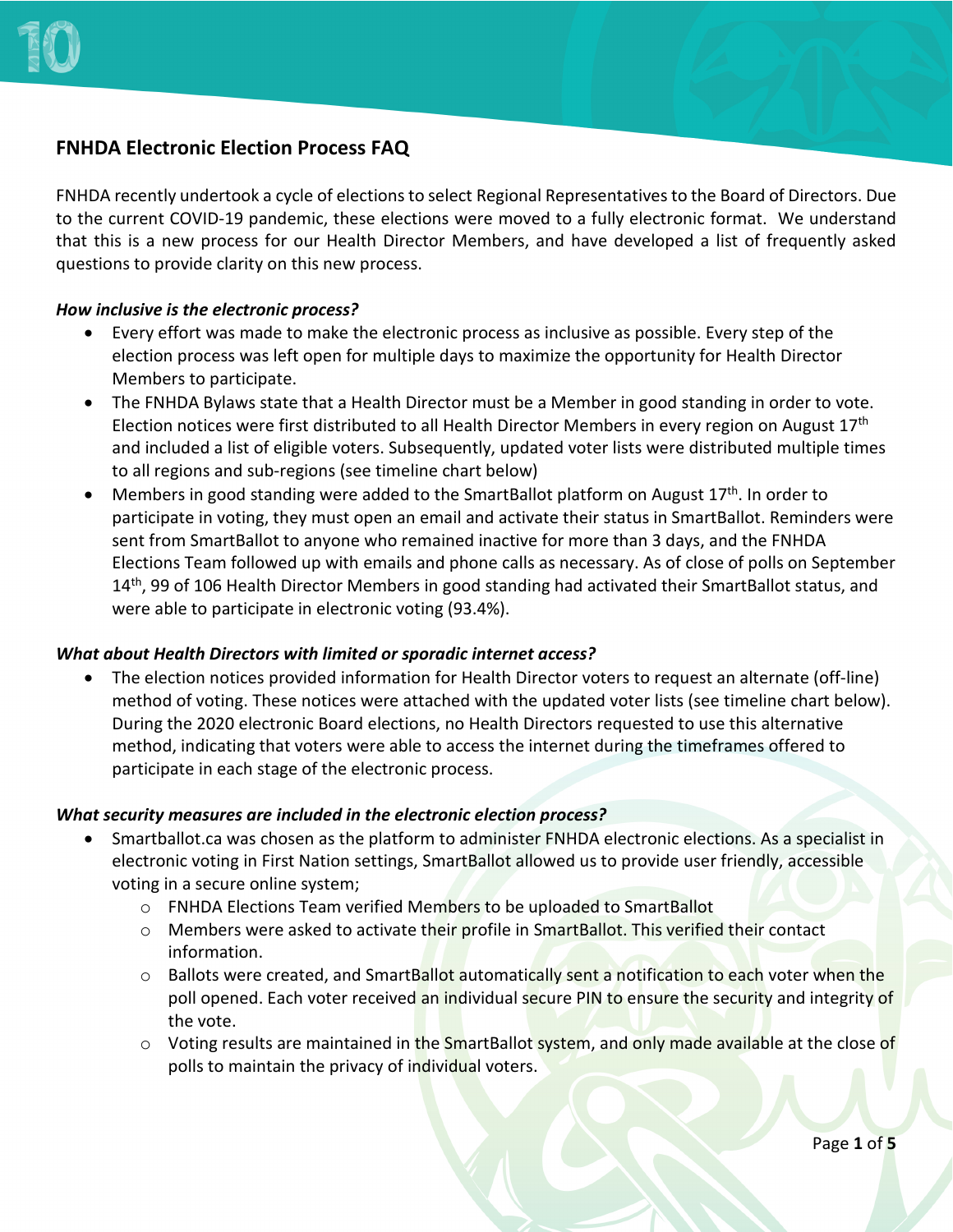

 $\circ$  Privacy is maintained throughout the voting process. The FNHDA Elections Team cannot determine how any individual voted, and could not see how many votes were cast for any candidate until the conclusion of voting.

#### *Why did I receive emails from smartballot.ca?*

• In order to run a secure electronic process that maintains the privacy of Health Director voters, FNHDA used smartballot.ca to host the electronic polling. As described above, SmartBallot automatically generates emails to voters at various stages of the election process.

#### *How do nominations work compared to the in-person process?*

- As described in the *2020 Electronic Election Process* document, nominations for Board Regional Representatives were collected by email submissions from Health Directors.
- The *FNHDA Bylaws* state that a Health Director must be a 'Member in good standing' in order to nominate or be nominated for a seat on the Board. Therefore, fillable nomination forms were distributed to all Health Director eligible voters (see timeline chart below), and the nomination form was posted on the FNHDA SmartBallot landing page.
- As nominations were received, the FNHDA Elections Team sent nominees an *Acceptance of Nomination* form, which they signed and returned. In addition to accepting their nomination, by signing the form, nominees confirmed that they met the eligibility criteria for a Board Member as outlined in the *FNHDA Bylaws* (see Appendix A)
- At the conclusion of the nomination period, and once nominees had accepted or declined their nominations, notices of nomination results were distributed to all regions and sub-regions. Across the Province, 5 regions or sub-regions selected their Board representatives by acclamation, 1 sub-region had no candidates and will remain vacant, and 3 regions or sub-regions moved to a ballot process to select their Board representative.

This process differs from the in-person election process in the following key ways:

- In-person elections require a quorum of 50%+1 of Health Director Members in good standing from the region or sub-region in question to be physically present at the Election Meeting in order to proceed.
- Only those who are present at the Election Meeting are able to participate in the in-person election process (nominator, nominee, and/or elector).
- The electronic process undertaken in 2020 provided opportunity for every Member in good standing to participate in Board of Director elections. Because of this increased inclusivity, the quorum requirement for electronic elections has been aligned with the *FNHDA Bylaws* at 20%.
- The requirement for a nominee to accept or decline their nomination was met by completion of a form. By signing this form, nominees confirmed both their acceptance of their nomination and that they meet the criteria for the Board (as outlined in Appendix A)
- By convention, most in-person region and sub-regional elections recorded seconders for nominations, passed a motion accepting the list of candidates, and/or passed a motion accepting the results of the election. In consultation with the FNHDA lawyer, it was determined that these are not requirements of the FNHDA Bylaws, the BC Societies Act, nor Roberts Rules of Order, and further are impractical during a virtual process. Candidates all signed the statement that they meet the criteria, and the Bylaws make provision for removal of any Board Member who does not or ceases to qualify for this role.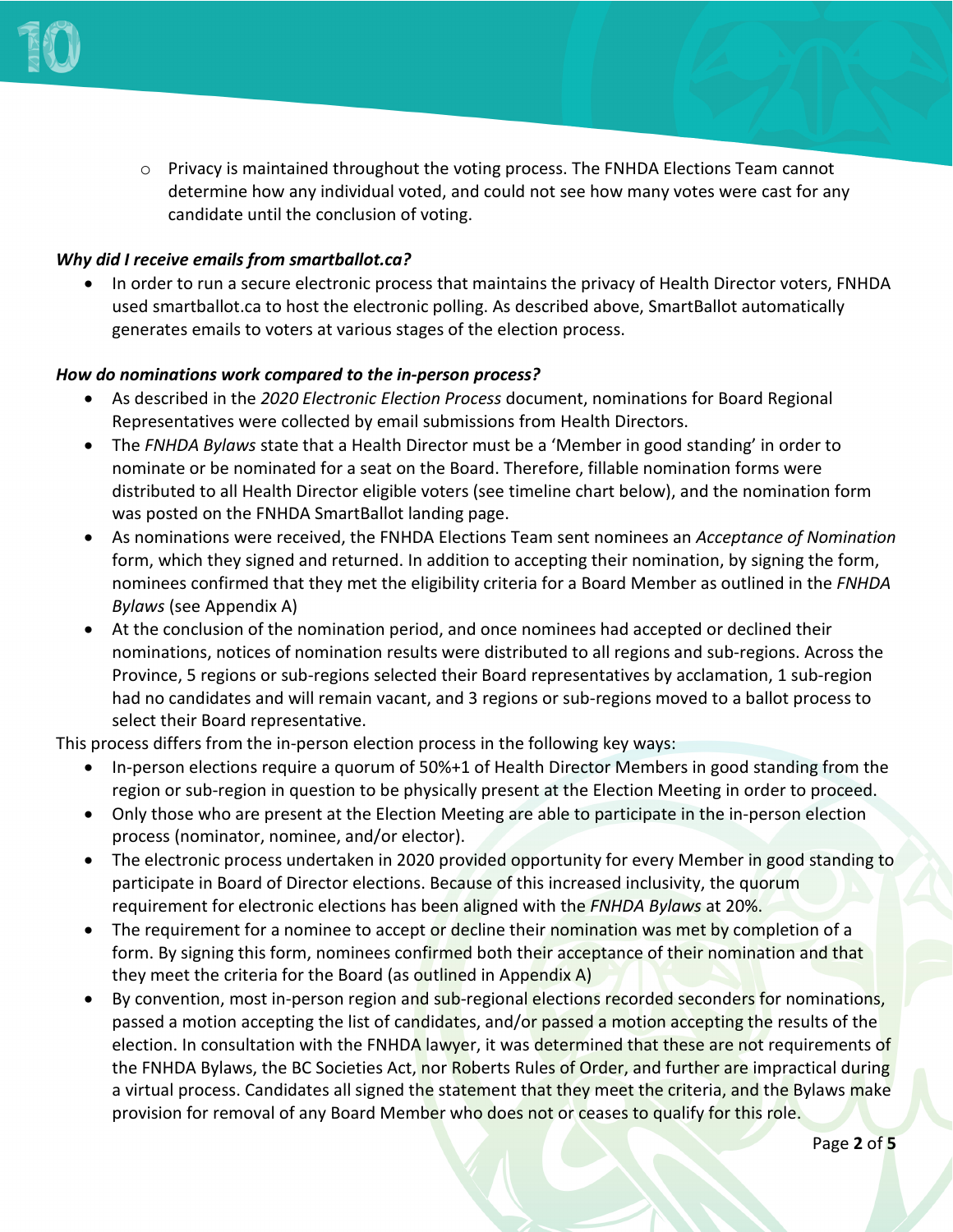

### *How does electronic voting in SmartBallot work?*

- As outlined in the *2020 Electronic Election Process* document, voting for sub/regional Board representatives opened at 9:00am on Tuesday September 8<sup>th</sup>.
- Each eligible elector in the region or sub-regions that moved to a ballot process received notification via *SmartBallot* on September 8<sup>th</sup>, and were sent their unique secure PIN to cast their ballot.
- Smart Ballot sent frequent scheduled reminders to Health Directors who had not voted.
- Once the polls closed, *SmartBallot* automatically tallied the results, and informed the FNHDA Elections Team of the final vote count.
- The FNHDA Elections Team provided all Health Director Members in each voting region or sub-region with the results of their election (September  $15<sup>th</sup>$ ), and a resolution has been prepared with the results of all 2020 Board elections to be brought to the FNHDA AGM.

#### *Who do I contact if I have questions?*

- Any questions related to the FNHDA Board of Director election process may be directed to the FNHDA Elections Team at [FNHDA@fnha.ca,](mailto:FNHDA@fnha.ca) or please call Kimberley Laing at 604-661-3858.
- Questions related to FNHDA Membership, including bringing your Membership into good standing may be directed to Karen Howse: [Karen.Howse@fnha.ca](mailto:Karen.Howse@fnha.ca) | 604-693-6594.

#### *Communication Timeline*

Below is a chart showing all the points of communication from the FNHDA Elections Team intended to support Health Director Members navigate this new electronic voting process. In addition, the *SmartBallot* platform sent reminders and notifications throughout the process.

| <b>Date</b> | <b>Communication Item</b> | <b>Includes</b>                | <b>Sent To</b>                     |
|-------------|---------------------------|--------------------------------|------------------------------------|
| August 17   | <b>Election Notice</b>    | Election Notice, voter list,   | All FNHDA Health Director          |
|             |                           | <b>2020 Election Process</b>   | Members in each of 9               |
|             |                           | document, FNHDA Bylaws,        | voting regions                     |
|             |                           | <b>Board TOR</b>               |                                    |
| August 19   | <b>Health Directors</b>   | Notice of electronic election, | All Health Director                |
|             | uploaded to               | link to activate voter profile | Members in good standing           |
|             | <b>SmartBallot</b>        | in SmartBallot                 |                                    |
| August 20   | Reminder of election      | Election Notice, updated       | All FNHDA Health Director          |
|             |                           | voter list                     | Members in each of 9               |
|             |                           |                                | voting regions                     |
| August 21   | <b>Nomination Form</b>    | Fillable nomination form       | Sent by SmartBallot to all         |
|             |                           |                                | <b>Health Directors active</b>     |
|             |                           |                                | within the platform                |
| August 25   | Reminder of               | Fillable nomination form.      | <b>Sent by FNHDA Elections</b>     |
|             | nominations               | Reminder to activate voter     | <b>Team to all Health Director</b> |
|             |                           | profiles in SmartBallot        | Members in good standing           |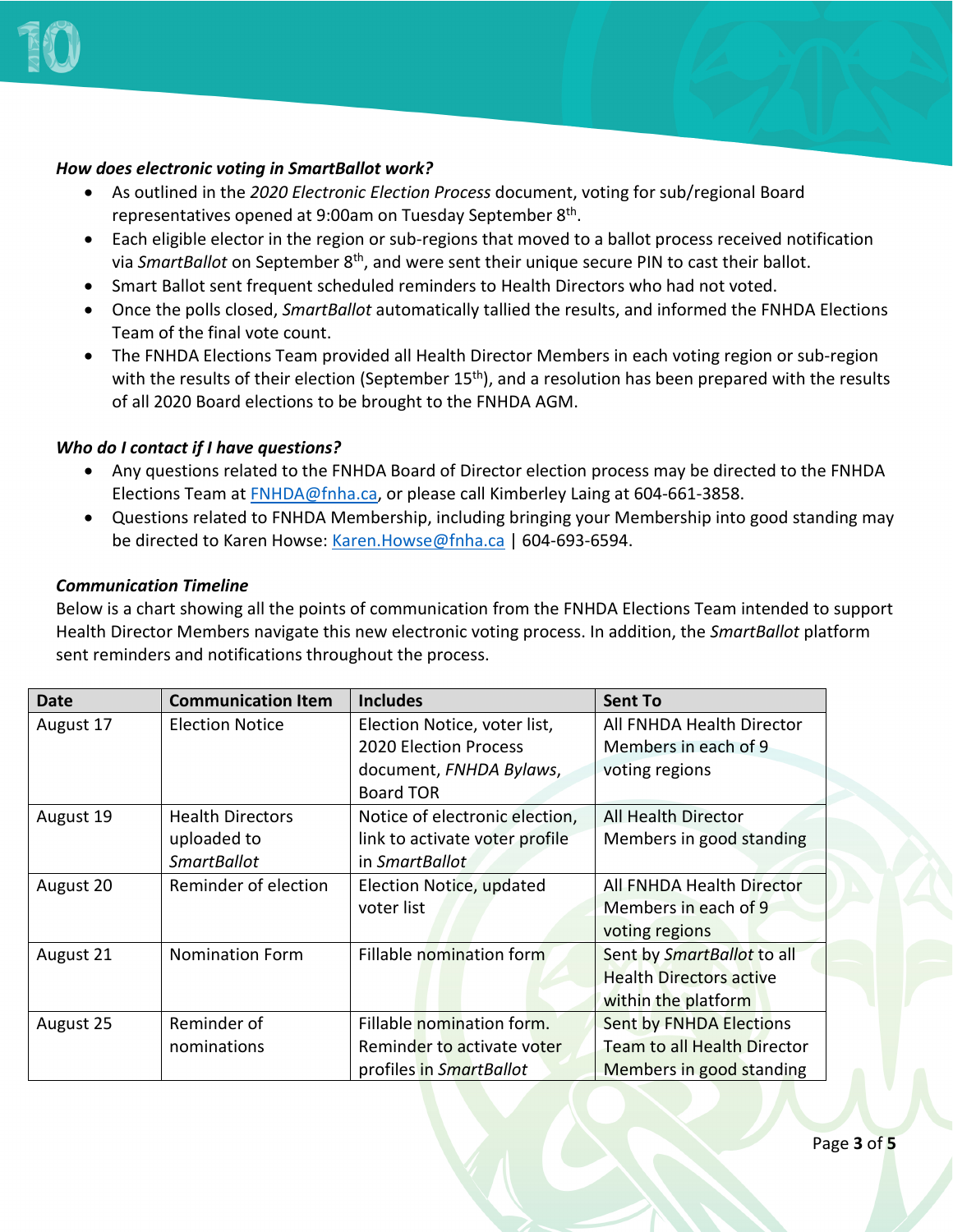

| August 26          | Reminder of election                    | Election Notice, updated<br>voter list                                                                                                                                                         | All FNHDA Health Director<br>Members in each of 9<br>voting regions                                                 |
|--------------------|-----------------------------------------|------------------------------------------------------------------------------------------------------------------------------------------------------------------------------------------------|---------------------------------------------------------------------------------------------------------------------|
| August 31          | Reminder of election<br>and nominations | Election Notice, updated<br>voter list, fillable nomination<br>form                                                                                                                            | All FNHDA Health Director<br>Members in each of 9<br>voting regions                                                 |
| September 1 &<br>2 | Candidate Acceptance<br>Forms           | Form to accept or decline<br>nomination. Includes full<br>wording of FNHDA Bylaws<br>Section 3.4 (criteria for being<br>on the Board)                                                          | All nominees                                                                                                        |
| September 3        | Results of<br><b>Nominations</b>        | List of confirmed candidates.<br>Declaration of acclamation or<br>moving to ballot process.<br>Also included in Election<br>Notice, updated voter list and<br><b>Election Process document</b> | All FNHDA Health Director<br>Members in each of 9<br>voting regions                                                 |
| September 8        | Notice of voting event<br>and ballot    | Notice of sub/regional voting<br>event, individual secure PIN<br>to be used for voting                                                                                                         | All eligible electors<br>activated in SmartBallot<br>from the 3 voting regions<br>that moved to a ballot<br>process |
| September 10       | Reminder of voting<br>process           | Reminder that polls are open,<br>Election Notice, updated<br>voter lists                                                                                                                       | All Health Director<br>Members in each of the 3<br>voting regions holding<br>ballot processes                       |
| September 15       | Results of election                     | Results of votes held                                                                                                                                                                          | All Health Director<br>Members in each of the 3<br>voting regions holding<br>ballot processes                       |